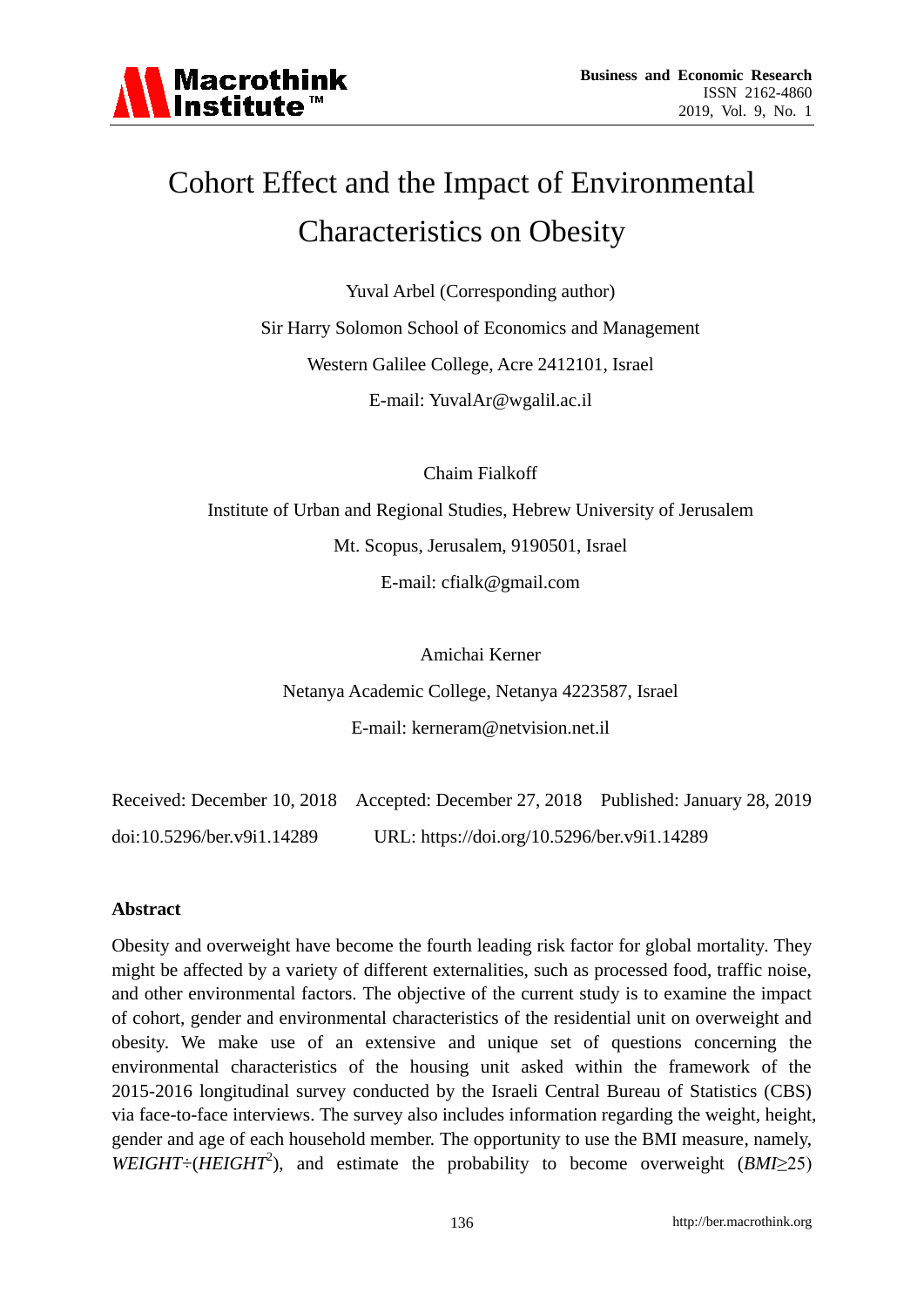

provides unique measures of the impacts of environmental externalities. The prominent public policy reprecussion from our study is that a reduction in traffic noise, may improve residents health, as they lead to a decrease in the prbability of overweight for both genders. Further implication is that positive environmental characteristics, particularly, number of exposures in the residential unit, tends to improve significantly the probabity of overweight among women.

**Keywords:** Body mass index, Obesity, Cohort effect, Environmental characteristics

# **1. Introduction**

Obesity and overweight have become the fourth leading risk factor for global mortality, responsible for an estimated 3.2-5.0 million deaths annually (Sallis *et al.,* 2016; World Health Organization Report, 2018). A known measure of obesity is called "Body Mass Index" (BMI), which is calculated as  $WEIGHT \div (HEIGHT^2)$  where  $WEIGHT$  is measured in kilograms and *HEIGHT* is measured in meters. A widely adopted definition of overweight is a body mass index (BMI) greater than or equal to 25, with obesity defined as BMI  $\geq$ 30 (OECD, 2016; Qin and Pan, 2016). Obesity is also related to housing choice opportunities as they affect the level of physical activities (Creatore *et al.*, 2016; Salis *et al.*, 2016).

Following Arbel *et al.* (2018), the objective of the current study is to examine the impact of cohort, gender and environmental characteristics of the residential unit on overweight and obesity. Measuring the cost and benefit associated with externalities in general, and environmental externalities in particular, might prove to be a difficult task (e.g., Acemouglo and Angrist, 1999). Yet, given that "[e]xternalities cause inefficiencies" (O'Sullivan, 2012: 9-10) this task might prove to be important. In the case of negative (positive) externality, people pay (get) less than the social cost (benefit) of driving (education), respectively, so they drive too much (stop short of the socially efficient level of education). The possibilities of using the BMI measure, and estimate the probability to become overweight (*BMI*≥25) provide unique ways to quantify the impacts of these environmental externalities.

We make use of an extensive set of questions concerning the environmental characteristics of the housing unit asked within the framework of the 2015-2016 longitudinal survey conducted by the Israeli Central Bureau of Statistics (CBS). The survey also includes information regarding the weight, height, gender and age of each household member. The sample of this survey is representative of the Israeli population, and the common method used to collect the data from the sampled households is face-to-face interviews at the respondents' homes via computerized questionnaires.

The outcomes of our study show a condition of overweight among 48.17% (55.59%) of the Israeli female (male) respondents for all adult cohorts above 20 years. Moreover, the projected probability of overweight becomes 70%-75% for 60-80 years cohorts.

Referring to the environmental features, while projected BMI and probability of overweight *drop* significantly with positive environmental characteristics, such as the number of exposures (by 3.32% for women for each additional exposure), and a view of a green space from the largest window in an urban area (by 2.58%-4.77% for women), both dependent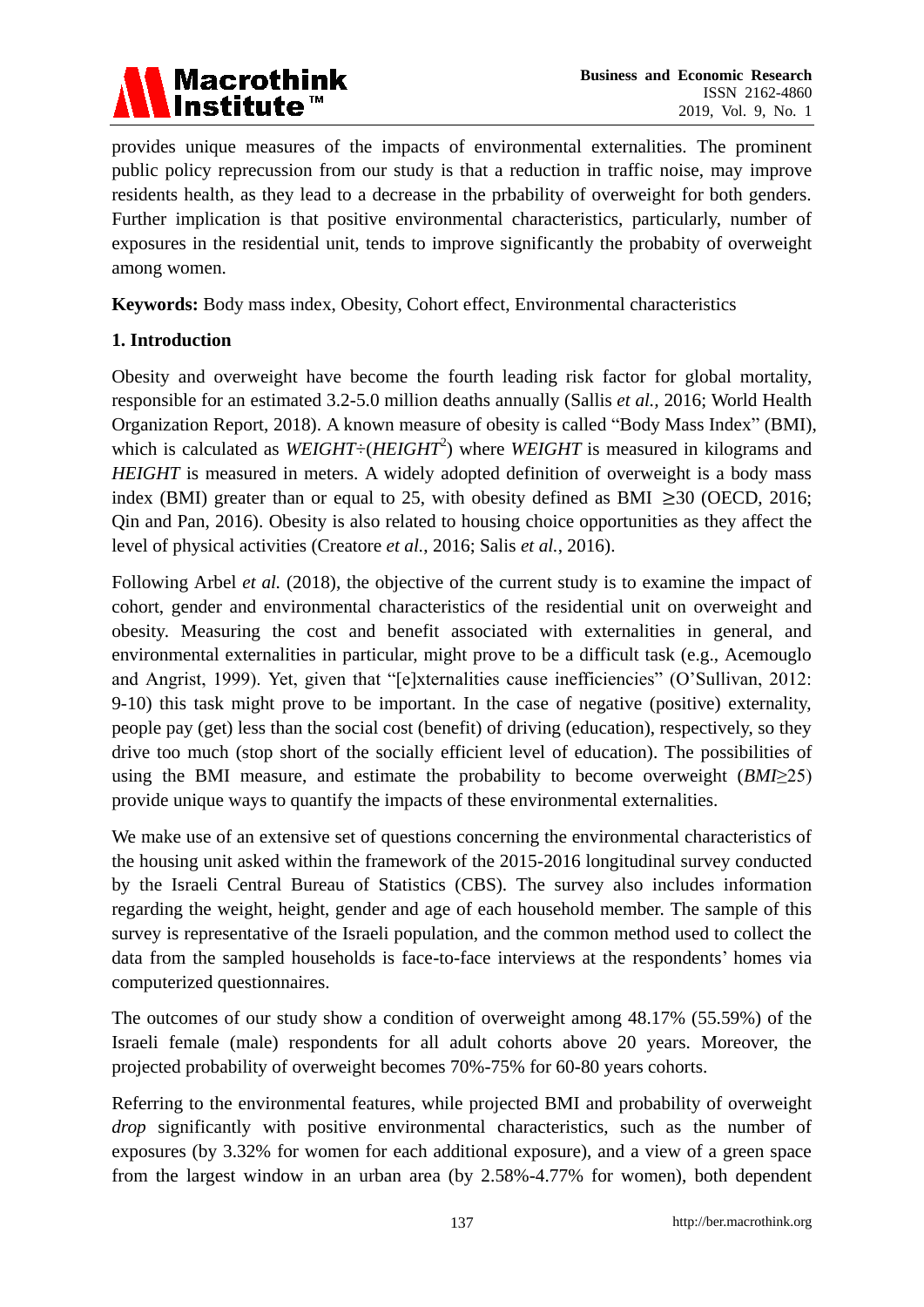

variables *rise* significantly with negative environmental characteristics, such as traffic noise (by 2.30%-7.28% for women and 2.29%-6.08% for men), a view of a highway (1.34%-6.18% for men), and a view of an internal road from the largest window (1.66%-4.92% for men).

In line with related medical studies, the findings emphasize the impact of cohort and environmental characteristics on obesity, particularly those associated with exposures, a view of green space in an urban area on the one hand, and traffic noise and a view of a highway and an internal road on the other. Referring to traffic noise, for example, by exposing 18 respondents to traffic noise in the laboratory, Hemmingsen *et al.,* (2015) found oxidative stress and damage to the DNA. Referring to sleeping disorders, Bodin *et al.,* (2015) found a reduction in the level of reported sleeping annoyance in housing units with a quiet side than those having at least one window facing a yard, garden or green space

With the exception of traffic noise, the findings further indicate gender differences with respect to the former variables, namely, building exposures and green space, and the latter variables, namely, a view of a highway and an internal road. Moreover, and unlike their male counterparts, projected BMI of females *rises* significantly (at the 1% significance level) by 0.92%-0.97% for each additional child.

The rest of this paper is organized as follows. Section 2 provides descriptive statistics. Section 3 presents the empirical model and reports the results. Finally, Section 4 concludes and summarizes.

## **2. Sample and Controls**

The data for this study are based on the longitudinal survey carried out by the Israeli Central Bureau of Statistics in 2014-2015 and 2016. As an OECD member from 2010, Israel is required to conduct such a survey. A detailed description of outcome reproduction from the raw data files in Stata software package is given at Appendix S1.

The sample of this survey is representative of the Israeli population, which includes all the Israeli households, and persons living in non-therapeutic institutions, namely, students in dormitories, assisted living for the elderly and absorption centers for new immigrants. The definition of the Israeli population excludes prisoners, inhabitants in therapeutic institutions, such as chronic care housing for the elderly, Israeli inhabitants who remained outside the country for at least one year, foreign workers, diplomats, and Bedouins living in scattered settlements in the southern part of Israel.

The common method used to collect the data from the sampled households is face-to-face interviews at the respondents' homes via computerized questionnaires. Interviews were held with each adult household member above 17 years old, in one of three languages (Hebrew, Arabic and Russian).

Given that several studies in the field use telephone interviews (e.g., Stark et al., 2014; Adachi-Mejia et al., 2017), the face-to-face interview technique provides two main advantages: 1) unlike phone interviews, the respondent answers the questionnaire in a non-threatening environment with reduced tendency to avoid answers; 2) the interviewer can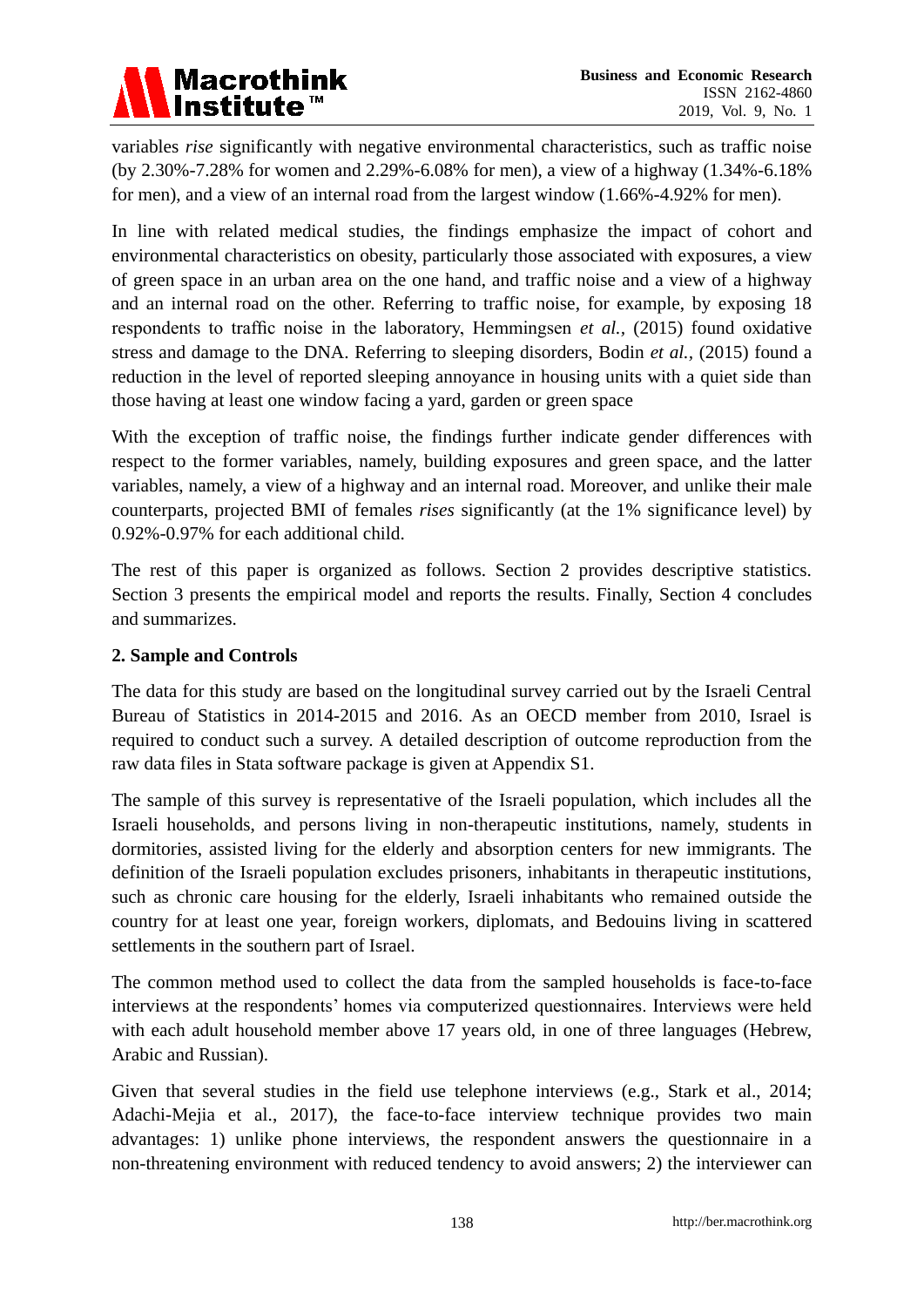

test immediately the reliability of answers, particularly regarding environmental housing conditions, height and weight of each household member, and add personal impressions.

Table 1 presents the descriptive statistics of the variables used in the subsequent regression analysis. The table refers to 2,904 observations xyears for cohorts of adults above 20 years old, participating in the 2015-2016 longitudinal survey carried out by the Israeli Central Bureau of Statistics. The group of female (male) respondents are members of 962 (956) households.

| <b>VARIABLES</b>     | <b>Description of the Variables</b>                   | Obs.  | Mean   | <b>STD</b> | Min      | <b>Max</b> |
|----------------------|-------------------------------------------------------|-------|--------|------------|----------|------------|
| BMI                  | $\frac{WEIGHT}{HEIGHT^2}$ where WEIGHT is measured in | 2,904 | 25.87  | 4.55       | 14.87    | 43.02      |
|                      | kilograms and HEIGHT is measured in meters            |       |        |            |          |            |
| BMI25                | $1 = BMI \ge 25$ ; 0=otherwise                        | 2,904 | 51.89% | 49.97%     | $\Omega$ | 1          |
| AGE                  | Age in years $(21-80)$                                | 2,904 | 43.58  | 16.46      | 21       | 80         |
| <b>HHSIZE</b>        | Number of persons in the household                    | 2,904 | 3.60   | 1.90       | 1        | 11         |
| <b>EXPOSURES</b>     | Number of exposures in the apartment                  | 2,776 | 2.73   | 0.97       | 1        | 4          |
| <b>GREEN SPACE</b>   | 1=View of a green space from the largest              | 2,903 | 18.43% | 38.78%     | $\Omega$ | 1          |
|                      | window of the apartment; 0=othewise                   |       |        |            |          |            |
| <b>TRAFFIC NOISE</b> | 1=Traffic noise from the road; 0=otherwise            | 2,904 | 41.73% | 49.32%     | $\Omega$ | 1          |
| VIEW_HIGHWAY         | 1=View of a highway from the largest                  | 2,903 | 23.01% | 42.10%     | $\Omega$ | 1          |
|                      | window of the apartment; 0=otherwise                  |       |        |            |          |            |
| <b>VIEW INTERNAL</b> | 1=View of an internal road from the largest           | 2,903 | 63.66% | 48.11%     | $\Omega$ | 1          |
|                      | window of the apartment; 0=otherwise                  |       |        |            |          |            |

Table 1. Descriptive Statistics Panel 2015-2016

Notes: The sample includes 2,904 observations xyears of persons who reported on environmental characteristics and number of exposures, covering up to two years (2015-2016), where the age of female (male) members were restricted to 21 years or older.

As can be seen from the table, the BMI at the sample mean is 25.87 and the standard deviation is 4.55 (BMI). The 99% confidence interval for the pooled sample is  $25.65 \le$ *average*(*BMI*) ≤ 26.08. Based on the standard criterion of overweight, namely, *average* (*BMI*)  $\geq$  25, the implication obtained from these statistical test outcomes is that respondents included in the survey suffer from overweight. Indeed, 51.89% of the repondents×years are overweight (BMI25).

Figure 1 demonstrates the distribution of overweight across gender. While 55.59% of the male respondents ×years are overweight, only 48.17% of the female respondents ×years are overweight. The 7.42% male-female difference in overweight is statistically significant at 1% significance level (calculated *t*-value with 2,901.55 degrees of freedom of 4.01). These figures resemble the 2014 national average of 54.5% who are overweight (Israeli Central Bureau of Statistics (CBS), 2016: Statistical Abstract of Israel, page 53).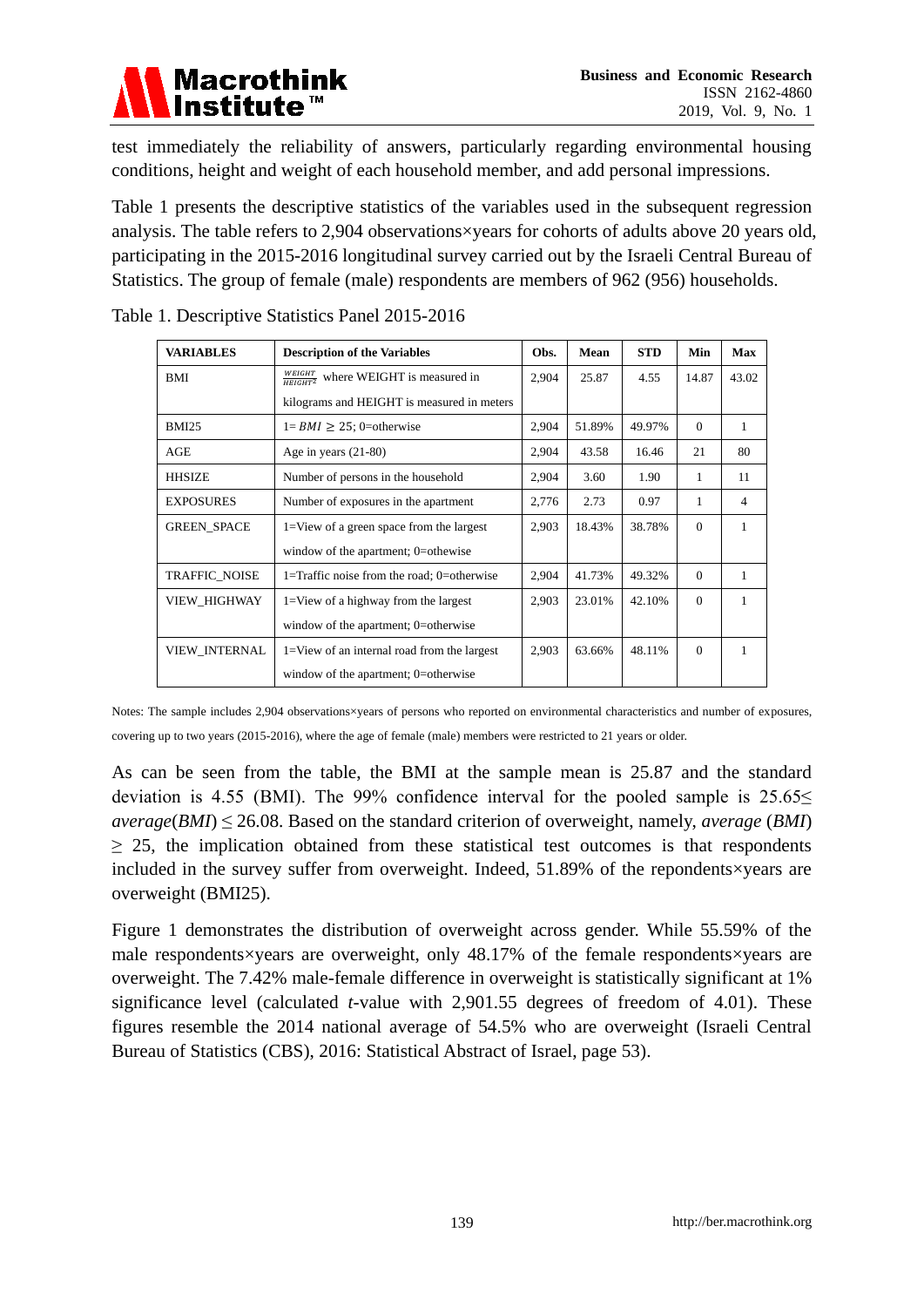



Figure 1. Distribution of Overweight across Gender

Notes: The left (right) figure refers to 1,447 Obs.×Years of females and 1,457 Obs.×Years of males who reported whether they suffer from traffic noise or not. Overweight is defined as BMI≥25. The darker (brighter) color represents the percentage of Obs.×Years with (without) overweight. The 7.42% male-female difference in overweight is statistically significant at 1% significance level (calculated *t*-value with 2,901.55 degrees of freedom of 4.01).

Referring to the age variable, we focus on adult family members, whose age is 21 years or older. Given the three-year compulsory military service in Israel for males, we shifted the lowest bound from 18 years to 21 years. The sample mean is 43.58 years and the standard deviation is 16.46 years. The minimum is 21 years and the maximum is 80 years (AGE). Referring to the family size, the average household includes about four persons. The minimum is 1 person and the maximum is 11 persons (*HHSIZE*).

Finally, the sample contains an extensive series of environmental characteristics associated with the residential dwelling unit providing proxies for negative or positive externalities. The average number of exposures of the housing unit is about three, where the minimum is one and the maximum is four, namely, west, east, north and south (EXPOSURES). Of the 2,903 respondents×years, 18.43% view a green space in an urban area from the largest window (GREEN\_SPACE), 41.73% report on traffic noise (TRAFFIC\_NOISE). The view from the largest window of 23.01% is a highway (VIEW\_HIGHWAY), and of 63.66% is an internal road (VIEW\_INTERNAL).

### **3. Methodology and Results**

### *3.1 The Empirical Model*

The empirical model estimated separately for adult female and male respondents above 20 years is given by the following equations:

$$
\ln(BMI) = \alpha_1 AGE + \alpha_2 AGE \cdot SQ + \alpha_3 HHSIZE + \alpha_4 ENVIRONMENTAL_1 + \alpha_5 + D\vec{\delta}_1 + u_1 \tag{1}
$$

$$
BMI25 = \beta_1 AGE + \beta_2 AGE \_SQ + \beta_3 HHSIZE + \beta_4 ENVIRONMENTAL_2 + \beta_5 + D\vec{\delta}_2 + u_2 \tag{2}
$$

Where  $ln(BMI)$ , and *BMI*25, the dependent variables, are the natural logarithm of the BMI, and a dummy variable that equals 1 for overweight (*BMI*≥25) and 0 otherwise; The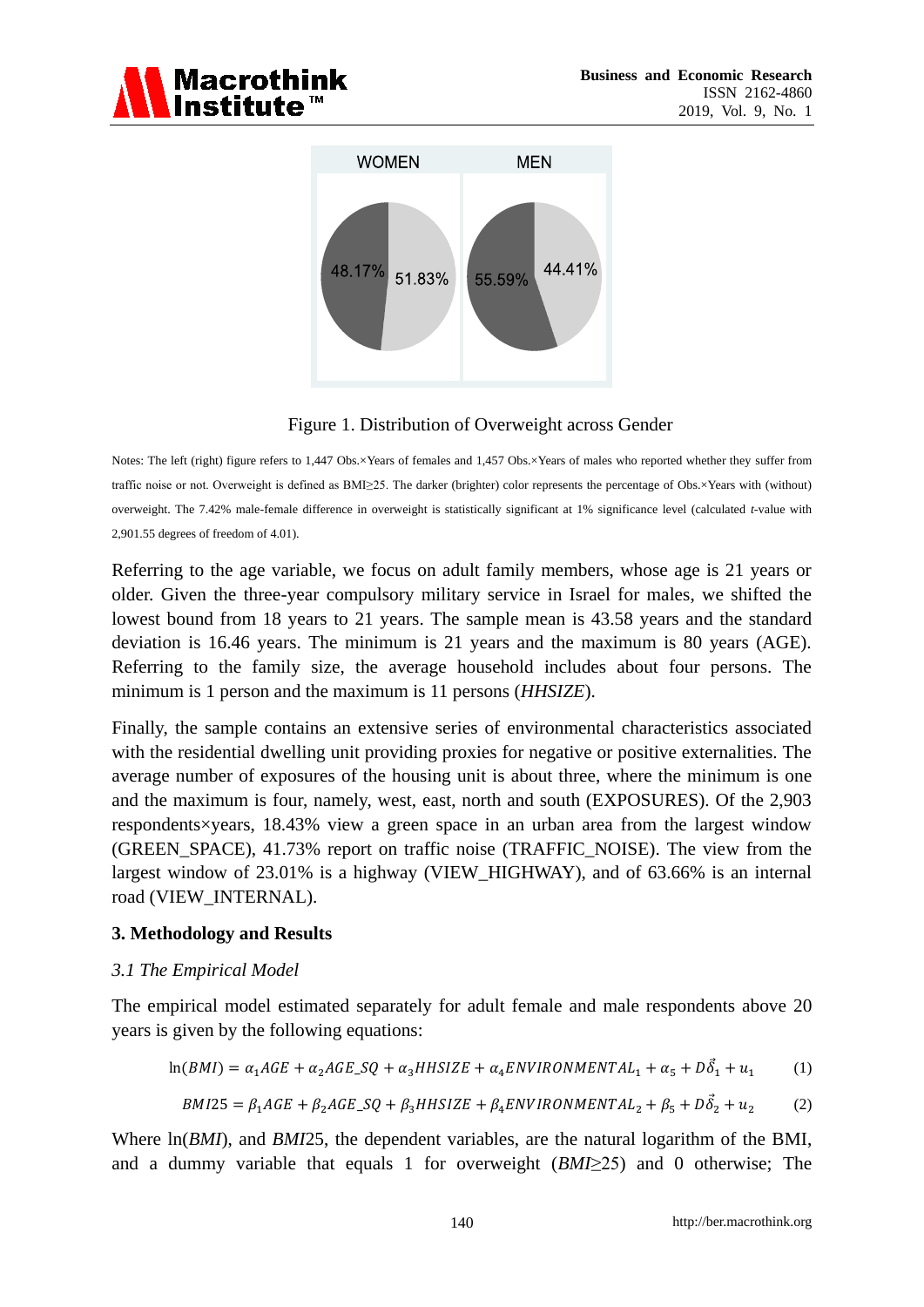# **Macrothink**

independent demographic variables include: *AGE*, *AGE\_SQ* (=*AGE*<sup>2</sup> ), which permit non-monotonic variation with respect to the dependent variable (e.g., Greene, 2012: 156-157), and *HHSIZE*; The environmental features include:

 $ENVIRONMENTAL_1 = [GREEN_S PACE]; [TRAFFIC_NOISE];$ 

[VIEW\_HIGHWAY]; [VIEW\_INTERNAL]; and ENVIRONMENTAL<sub>2</sub> = [EXPOSURES];

[GREEN\_SPACE]; [TRAFFIC\_NOISE]; [VIEW\_HIGHWAY]; [VIEW\_INTERNAL. These variables provide proxies to negative (positive) environmental externalities. The possibilities of using the BMI measure, and estimating the probability to become overweight (*BMI*≥25) provide unique ways to test the research hypothesis, according to which BMI is expected to rise (drop) significantly with negative (positive) externalities.

Each of the four (five) environmental characteristics in *ENVIRONMENTAL*<sup>1</sup>

(ENVIRONMENTAL<sub>2</sub>) is incorporated separately in the model.  $\alpha_1, \alpha_2, \alpha_3, \alpha_4, \alpha_5$  and

 $\beta_1, \beta_2, \beta_3, \beta_4, \beta_5$  are parameters, D is a row vector of individual effect dummies,  $\vec{\delta}_1$  and  $\vec{\delta}_2$  are

column vectors of parameters and  $u_1$  and  $u_2$  are the stochastic random disturbance terms.

*3.2 Results*

Table 2 reports the estimation results of the random effect panel regressions given by equation (1). The dependent variable is ln(BMI), the natural logarithm of the BMI variable. This specification is useful to yield estimated coefficients in precent terms (See the discussions on the semi-logarithmic model in Johnston and Dinardo, 1997: 45-46; and Greene, 2012: 200-201). Following the F-statistics, which reject the null hypothesis that the coefficients of individual effect dummies are equal, all the regressions include dummies Fixed-Effects (for a discussion see Johnston and Dinardo, 1997: 391-395; Greene, 2012: 386-387). To correct for potential heteroskedasticity, robust standard errors are given in parentheses (for a discussion see Johnston and Dinardo, 1997: 162-166; Greene, 2012: 428-429).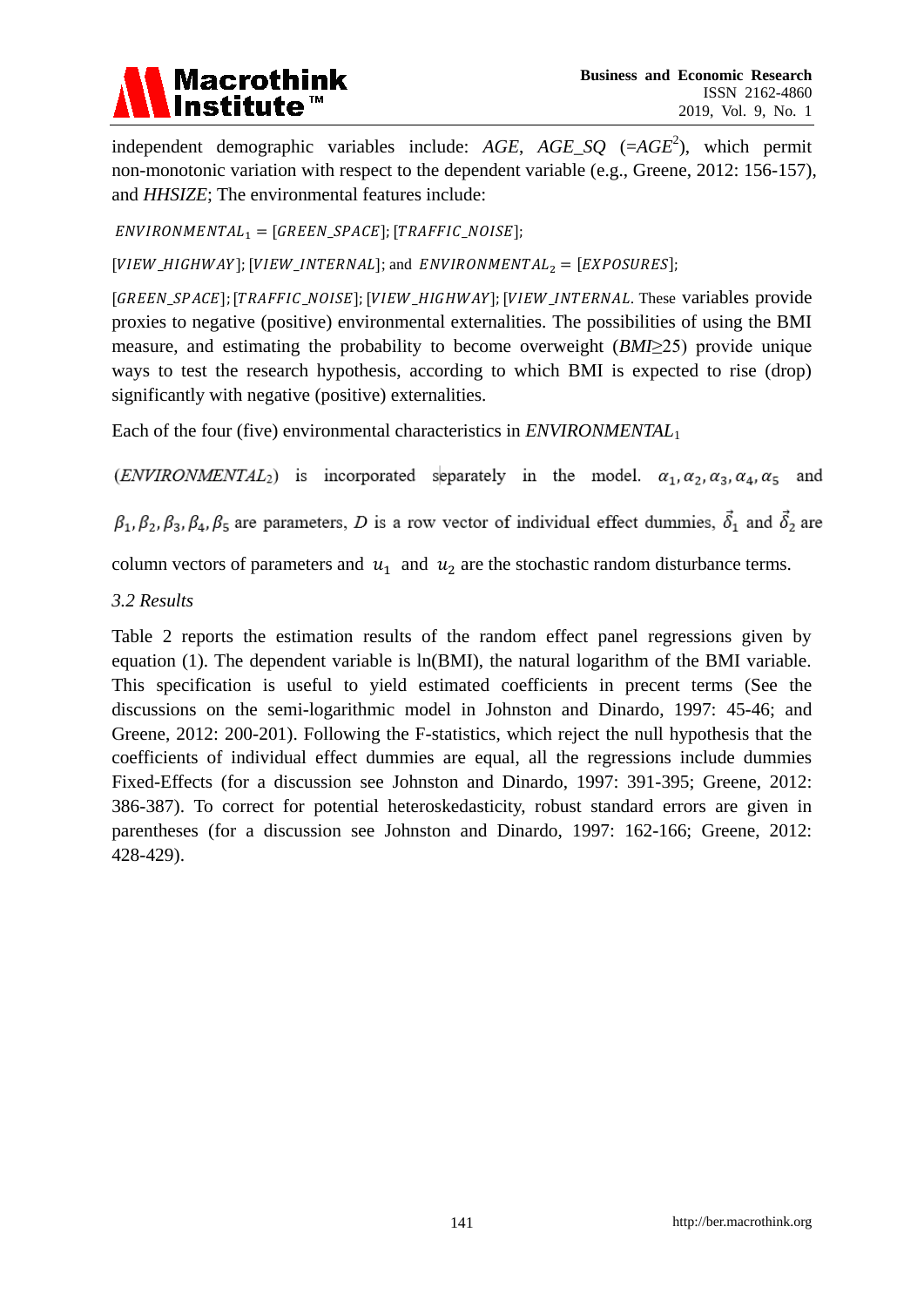

| Table 2. Random-Effect Panel Regressions 2015-2016: ln(BMI) Stratified by Gender, Cohort |  |
|------------------------------------------------------------------------------------------|--|
| and Environmental Characteristics                                                        |  |

|                             | (1)            | (2)                      | (3)            | (4)                      | (5)                      | (6)                      | (7)                      | (8)            |
|-----------------------------|----------------|--------------------------|----------------|--------------------------|--------------------------|--------------------------|--------------------------|----------------|
| <b>VARIABLES</b>            | ln(BMI)        | ln(BMI)                  | ln(BMI)        | ln(BMI)                  | ln(BMI)                  | ln(BMI)                  | ln(BMI)                  | ln(BMI)        |
| AGE                         | $0.0106***$    | $0.0100***$              | $0.0105***$    | $0.0099***$              | $0.0106***$              | $0.0099***$              | $0.0106***$              | $0.0100***$    |
|                             | (0.0023)       | (0.0019)                 | (0.0023)       | (0.0019)                 | (0.0023)                 | (0.0019)                 | (0.0023)                 | (0.0019)       |
| AGE_SQ                      | $-0.0001$ ***  | $-0.0001***$             | $-0.0001$ ***  | $-0.0001***$             | $-0.0001***$             | $-0.0001***$             | $-0.0001$ ***            | $-0.0001***$   |
|                             | (0.0000)       | (0.0000)                 | (0.0000)       | (0.0000)                 | (0.0000)                 | (0.0000)                 | (0.0000)                 | (0.0000)       |
| <b>HHSIZE</b>               | $0.0094***$    | 0.0035                   | $0.0092***$    | 0.0027                   | $0.0097***$              | 0.0034                   | $0.0097***$              | 0.0032         |
|                             | (0.0030)       | (0.0023)                 | (0.0030)       | (0.0024)                 | (0.0030)                 | (0.0023)                 | (0.0030)                 | (0.0023)       |
| <b>GREEN_SPACE</b>          | $-0.0258***$   | 0.0041                   |                | $\overline{\phantom{a}}$ | $\overline{\phantom{a}}$ | $\overline{\phantom{a}}$ | $\overline{\phantom{0}}$ | ۰              |
|                             | (0.0099)       | (0.0079)                 |                |                          | $\overline{\phantom{a}}$ | $\overline{\phantom{a}}$ | -                        | -              |
| <b>TRAFFIC_NOISE</b>        |                |                          | $0.0230***$    | $0.0229***$              |                          |                          |                          | $\overline{a}$ |
|                             |                |                          | (0.0086)       | (0.0071)                 |                          |                          |                          |                |
| VIEW_HIGHWAY                |                | $\overline{\phantom{a}}$ |                |                          | $-0.0005$                | $0.0134*$                | $\overline{a}$           | -              |
|                             |                | $\overline{\phantom{a}}$ |                |                          | (0.0102)                 | (0.0075)                 |                          |                |
| VIEW_INTERNAL               |                |                          |                |                          |                          |                          | $-0.0004$                | $0.0166**$     |
|                             |                |                          |                |                          |                          |                          | (0.0078)                 | (0.0066)       |
| Constant                    | 2.8655***      | 2.9777***                | 2.8547***      | 2.9727***                | 2.8608***                | 2.9768***                | 2.8609***                | 2.9684***      |
|                             | (0.0482)       | (0.0402)                 | (0.0481)       | (0.0402)                 | (0.0480)                 | (0.0402)                 | (0.0481)                 | (0.0406)       |
| Gender                      | <b>FEMALES</b> | <b>MALES</b>             | <b>FEMALES</b> | <b>MALES</b>             | <b>FEMALES</b>           | <b>MALES</b>             | <b>FEMALES</b>           | <b>MALES</b>   |
| Dummies F-E                 | <b>YES</b>     | <b>YES</b>               | <b>YES</b>     | <b>YES</b>               | <b>YES</b>               | <b>YES</b>               | <b>YES</b>               | <b>YES</b>     |
| F-Statistics                | $3.85***$      | 3.92***                  | $3.85***$      | $3.86***$                | 3.89***                  | 3.90***                  | 3.90***                  | 3.89***        |
| Observations $\times$       | 1,446          | 1,457                    | 1,447          | 1,457                    | 1,446                    | 1,457                    | 1,446                    | 1,457          |
| Years                       |                |                          |                |                          |                          |                          |                          |                |
| Households                  | 961            | 954                      | 962            | 956                      | 961                      | 954                      | 961                      | 954            |
| R-squared                   | 0.135          | 0.0492                   | 0.138          | 0.0614                   | 0.129                    | 0.0524                   | 0.129                    | 0.0531         |
| Chi <sub>2</sub> Statistics | 132.7***       | 95.19***                 | 128.9***       | 109.4***                 | $121.2***$               | 99.98***                 | 121.1***                 | 98.81***       |

Figure 2 presents variations in projected BMI by age, gender, and environmental characteristics. All the graphs are based on the regression outcomes from Table 2. The two left (right) graphs refer to women (men). In each graph, the vertical axis is the projected BMI caculated as exp(*proj*(ln(*BMI*)). The horizontal axis is the age in years.



Figure 2. Projected BMI Stratified by Gender, Cohort and Environmental Characteristics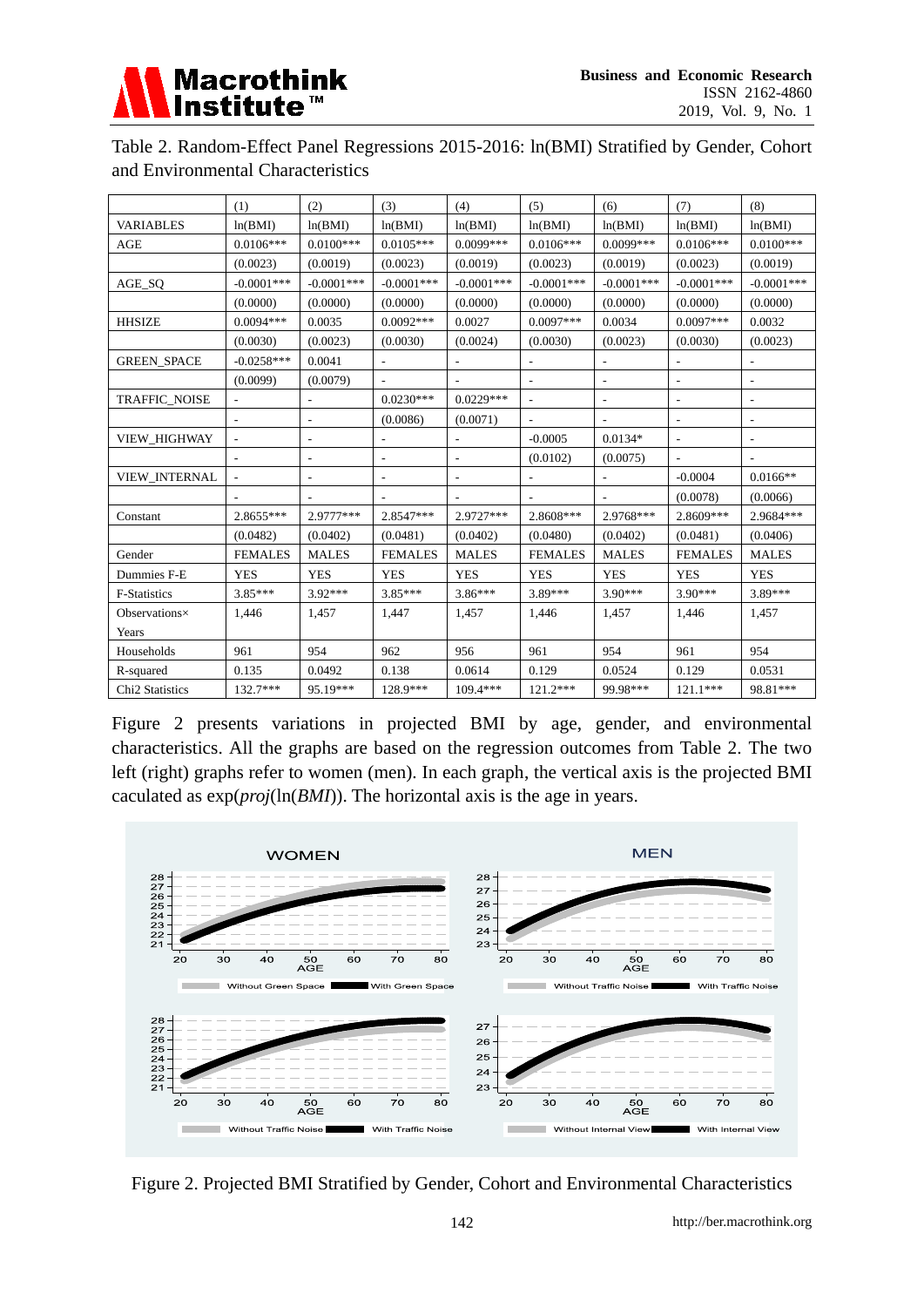

While projected BMI *drops* significantly with positive environmental characteristics, such as a view of a green space from the largest window in an urban area (by 2.58%, compared with women without this view), projected BMI *rises* significantly with negative environmental characteristics, such as traffic noise (by 2.30% for women and 2.29% for men) and a view of a highway and an internal road from the largest window (1.34%-1.66% for men without these views). As the graphs depart from each other with age, they visualize the percentage gap embedded in the semi-logarithmic model. As expected, projected BMI *rises* significantly with most cohorts, and reaches its peak for the group between 60-80 years. Finally, and unlike their males counterparts, projected BMI of female respondents *rises* significantly (at the 1% significance level) by 0.92%-0.97% for each additional child.

Table 3 reports the estimation results of the random effect panel regressions given by equation (2). The dependent variable, BMI25, equals 1 if as BMI≥25 (overweight) and 0 otherwise. This Linear-Probability-Model (LPM) specification yields the projected probability to become overweight (for a discussion see Johnston and Dinardo, 1997: 414-418; Greene, 2012: 727-730). Following the F-statistics, which reject the null hypothesis that the coefficients of individual effect dummies are equal, all the regressions include dummies Fixed-Effects. To correct for an inherent heteroskedasticity in the LPM, robust standard errors are given in parentheses.

Figure 3 conceptualizes variations in projected probability of overweight with age, gender, and environmental characteristics. All the graphs are based on the regression outcomes from Table 3. The two left (right) graphs refer to women (men). In each graph, the vertical axis is the projected probability of overweight. The horizontal axis is the age in years.

Referring to cohort effect, the graphs show an increase in projected probability of overweight with age, where the peak is around 70%-75% for the 60-70 cohort. This tendency attenuates in the absence (presence) of negative (positive) environmental characteristics.

For the group of women respondents, projected probability of overweight *drops* significantly by 3.32% with each additional exposures (significant at the 1% significance level), and by 4.77% with a view of a green space in an urban area from the largest window (significant at the 10% significance level). Compared with the women's group, the signs of coefficients of these two positive environmental characteristics are the "correct" ones for the corresponding male group. However, these coefficients are statistically insignificant.

Referring to traffic noise, for both genders, projected probability of overweight *rises* significantly by 7.28% for women and 6.08% for men. Both coefficients are statistically significant at the 1% significance level. Other negative characteristics with significant coefficients for men include: *VIEW\_HIGHWAY* and *VIEW\_INTERNAL*, where projected probability of overweight *rises* by 6.18% with a highway view from the main window and by 4.92% with a view of an internal road from the largest window. Both coefficients are statistically significant at the 5% significance level.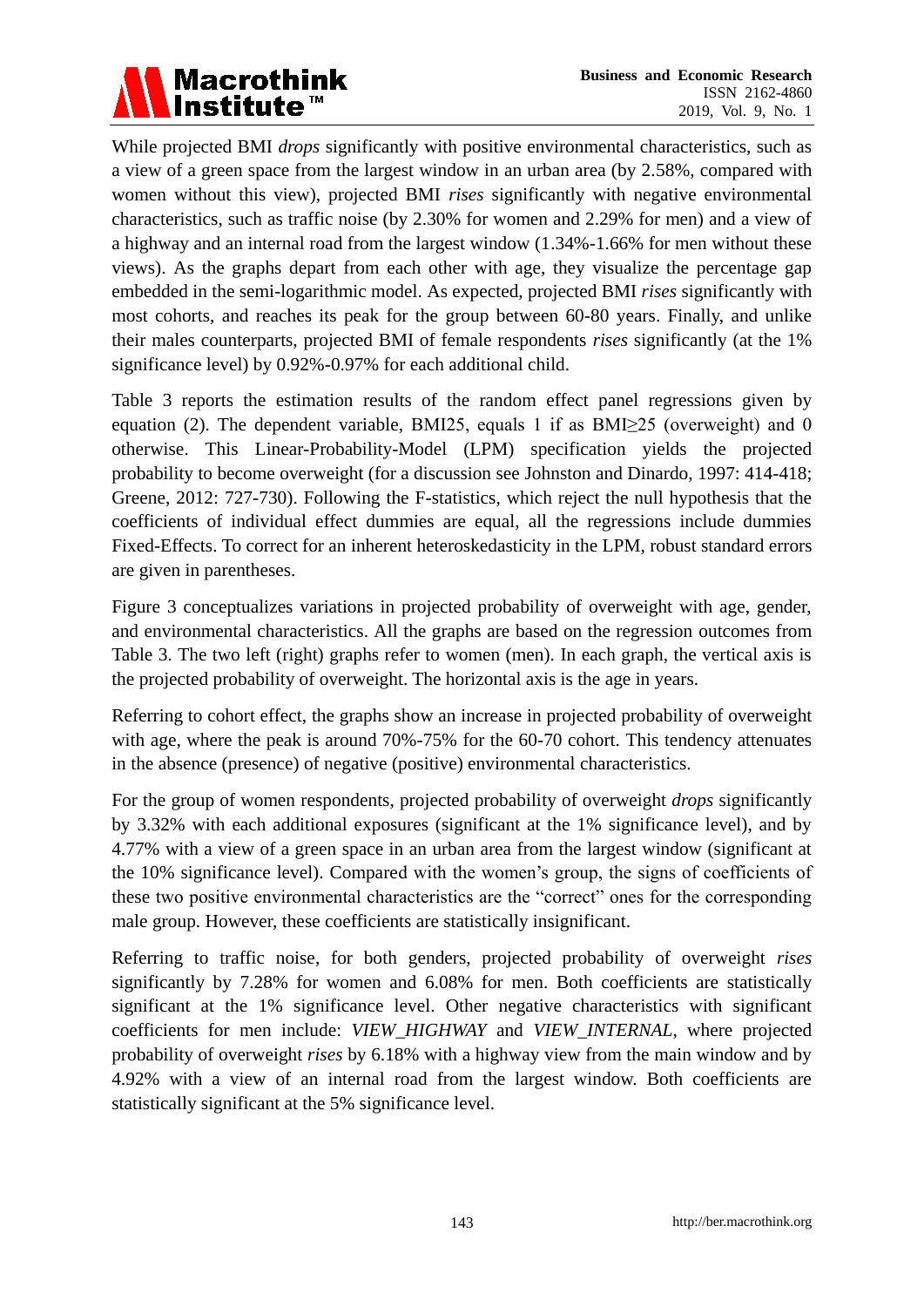

Table 3. Random-Effect Panel Regressions 2015-2016: Projected Probability of Overweight Stratified by Gender, Cohort and Environmental Characteristics

|                             | (1)                               | (2)                      | (3)                      | (4)                      | (5)                      | (6)                      | (7)            | (8)                      | (9)                                               | (10)           |
|-----------------------------|-----------------------------------|--------------------------|--------------------------|--------------------------|--------------------------|--------------------------|----------------|--------------------------|---------------------------------------------------|----------------|
| <b>VARIABLES</b>            | BMI25                             | BMI25                    | BMI25                    | BMI25                    | BMI25                    | BMI25                    | BMI25          | BMI25                    | BMI25                                             | BMI25          |
| <b>AGE</b>                  | $0.0256*$                         | $0.0299*$                | $0.0253*$                | $0.0288*$                | $0.0249*$                | 0.0287*                  | $0.0252*$      | $0.0285*$                | $0.0252*$                                         | $0.0289*$      |
|                             | $\frac{1}{2}$                     | $\frac{1}{2}$            | **                       | $\ast$                   | $\frac{1}{2}$            | $\ast$                   | $\ast$         | **                       | $\frac{1}{2} \mathcal{C} \frac{1}{2} \mathcal{C}$ | $\ast$         |
|                             | (0.0056)                          | (0.0056)                 | (0.0055)                 | (0.0055)                 | (0.0055)                 | (0.0055)                 | (0.0055)       | (0.0055)                 | (0.0055)                                          | (0.0055)       |
| AGE_SQ                      | $-0.0002*$                        | $-0.0002*$               | $-0.0002*$               | $-0.0002*$               | $-0.0002*$               | $-0.0002*$               | $-0.0002*$     | $-0.0002*$               | $-0.0002*$                                        | $-0.0002*$     |
|                             | $**$                              | $\ast$                   | $**$                     | $\ast\ast$               | $\ast\ast$               | $\ast\ast$               | $\ast\ast$     | $\ast$                   | $\ast$                                            | $\ast\ast$     |
|                             | (0.0001)                          | (0.0001)                 | (0.0001)                 | (0.0001)                 | (0.0001)                 | (0.0001)                 | (0.0001)       | (0.0001)                 | (0.0001)                                          | (0.0001)       |
| <b>HHSIZE</b>               | $0.0347*$                         | 0.0130                   | $0.0305*$                | $0.0137*$                | $0.0293*$                | 0.0111                   | $0.0309*$      | $0.0140*$                | $0.0310*$                                         | $0.0132*$      |
|                             | $**$                              |                          | **                       |                          | $\ast$                   |                          | $**$           |                          | $**$                                              |                |
|                             | (0.0079)                          | (0.0080)                 | (0.0078)                 | (0.0079)                 | (0.0078)                 | (0.0079)                 | (0.0078)       | (0.0078)                 | (0.0078)                                          | (0.0079)       |
| <b>EXPOSURES</b>            | $-0.0332*$                        | $-0.0020$                | $\blacksquare$           |                          |                          | $\overline{a}$           | $\frac{1}{2}$  | $\overline{a}$           | $\overline{\phantom{a}}$                          | $\overline{a}$ |
|                             | $\frac{d\mathbf{r}}{d\mathbf{r}}$ |                          |                          |                          |                          |                          |                |                          |                                                   |                |
|                             | (0.0136)                          | (0.0138)                 | $\overline{a}$           |                          | $\overline{\phantom{a}}$ | L,                       | $\overline{a}$ | $\overline{\phantom{a}}$ | $\sim$                                            | ÷,             |
| <b>GREEN_SPAC</b>           |                                   |                          | $-0.0477*$               | $-0.0024$                |                          |                          | L.             |                          |                                                   |                |
| E                           |                                   |                          |                          |                          |                          |                          |                |                          |                                                   |                |
|                             |                                   |                          | (0.0283)                 | (0.0305)                 |                          |                          |                |                          |                                                   |                |
| <b>TRAFFIC NOI</b>          |                                   |                          |                          |                          | $0.0728*$                | $0.0608*$                |                |                          |                                                   |                |
| <b>SE</b>                   |                                   |                          |                          |                          | $\ast$                   | $\ast$                   |                |                          |                                                   |                |
|                             | $\overline{a}$                    | $\mathbb{L}$             | $\overline{a}$           | $\overline{a}$           | (0.0249)                 | (0.0235)                 |                |                          | $\mathcal{L}$                                     | $\overline{a}$ |
| VIEW_HIGHW                  | $\bar{\phantom{a}}$               | $\overline{a}$           | $\frac{1}{2}$            |                          |                          |                          | $-0.0063$      | $0.0618*$                | $\overline{a}$                                    |                |
| AY                          |                                   |                          |                          |                          |                          |                          |                | $\ast$                   |                                                   |                |
|                             |                                   | $\overline{\phantom{a}}$ | $\overline{\phantom{a}}$ | $\overline{\phantom{a}}$ | $\overline{\phantom{a}}$ | $\overline{\phantom{a}}$ | (0.0303)       | (0.0285)                 |                                                   |                |
| <b>VIEW_INTER</b>           | $\overline{\phantom{a}}$          | $\overline{\phantom{a}}$ | $\overline{\phantom{a}}$ |                          |                          | $\overline{a}$           |                |                          | 0.0246                                            | $0.0492*$      |
| NAL                         |                                   |                          |                          |                          |                          |                          |                |                          |                                                   | $\frac{1}{2}$  |
|                             |                                   |                          |                          |                          |                          |                          |                |                          | (0.0233)                                          | (0.0245)       |
| Constant                    | $-0.3266*$                        | $-0.2651*$               | $-0.3733*$               | $-0.2514*$               | $-0.4000*$               | $-0.2670*$               | $-0.3806*$     | $-0.2605*$               | $-0.3983*$                                        | $-0.2827*$     |
|                             | $**$                              |                          | **                       |                          | $**$                     |                          | $*$            |                          | $**$                                              | $\ast$         |
|                             | (0.1202)                          | (0.1274)                 | (0.1160)                 | (0.1238)                 | (0.1160)                 | (0.1234)                 | (0.1161)       | (0.1236)                 | (0.1173)                                          | (0.1237)       |
| Gender                      | <b>FEMAL</b>                      | <b>MALES</b>             | <b>FEMAL</b>             | <b>MALES</b>             | <b>FEMAL</b>             | <b>MALES</b>             | <b>FEMAL</b>   | <b>MALES</b>             | <b>FEMAL</b>                                      | <b>MALES</b>   |
|                             | <b>ES</b>                         |                          | ES                       |                          | ES                       |                          | ES             |                          | <b>ES</b>                                         |                |
| Dummies F-E                 | <b>YES</b>                        | <b>YES</b>               | <b>YES</b>               | <b>YES</b>               | <b>YES</b>               | <b>YES</b>               | <b>YES</b>     | <b>YES</b>               | <b>YES</b>                                        | <b>YES</b>     |
| F-Statistics                | $2.87***$                         | $3.14***$                | $3.03***$                | $3.28***$                | $3.02***$                | $3.27***$                | $3.05***$      | $3.28***$                | $3.04***$                                         | $3.27***$      |
| Observations $\times$       | 1,379                             | 1,397                    | 1,446                    | 1,457                    | 1,447                    | 1,457                    | 1,446          | 1,457                    | 1,446                                             | 1,457          |
| Years                       |                                   |                          |                          |                          |                          |                          |                |                          |                                                   |                |
| Households                  | 924                               | 924                      | 961                      | 954                      | 962                      | 956                      | 961            | 954                      | 961                                               | 954            |
| R-squared                   | 0.123                             | 0.0396                   | 0.110                    | 0.0381                   | 0.116                    | 0.0456                   | 0.107          | 0.0427                   | 0.110                                             | 0.0415         |
| Chi <sub>2</sub> Statistics | $156.2**$                         | $70.26**$                | $144.1**$                | 70.70**                  | $145.8**$                | 80***                    | 138.9**        | 77.48**                  | 139.2**                                           | 76.76**        |
|                             | $\frac{1}{2}$                     | $\ast$                   | $\ast$                   | $\ast$                   | $\ast$                   |                          | $\ast$         | $\ast$                   | $\frac{1}{2}$                                     | $\ast$         |

Notes: BMI25 equals 1 if as  $BMI \ge 25$  (overweight) and 0 otherwise. Robust standard errors are given in parentheses. The F-statistics support the hypothesis that the coefficients of Dummies FE for households are not equal statistically. Robust standard errors are given in parentheses. \* significant at the 10% significance level. \*\* significant at the 5% significance level. \*\*\* significant at the 1% significance level).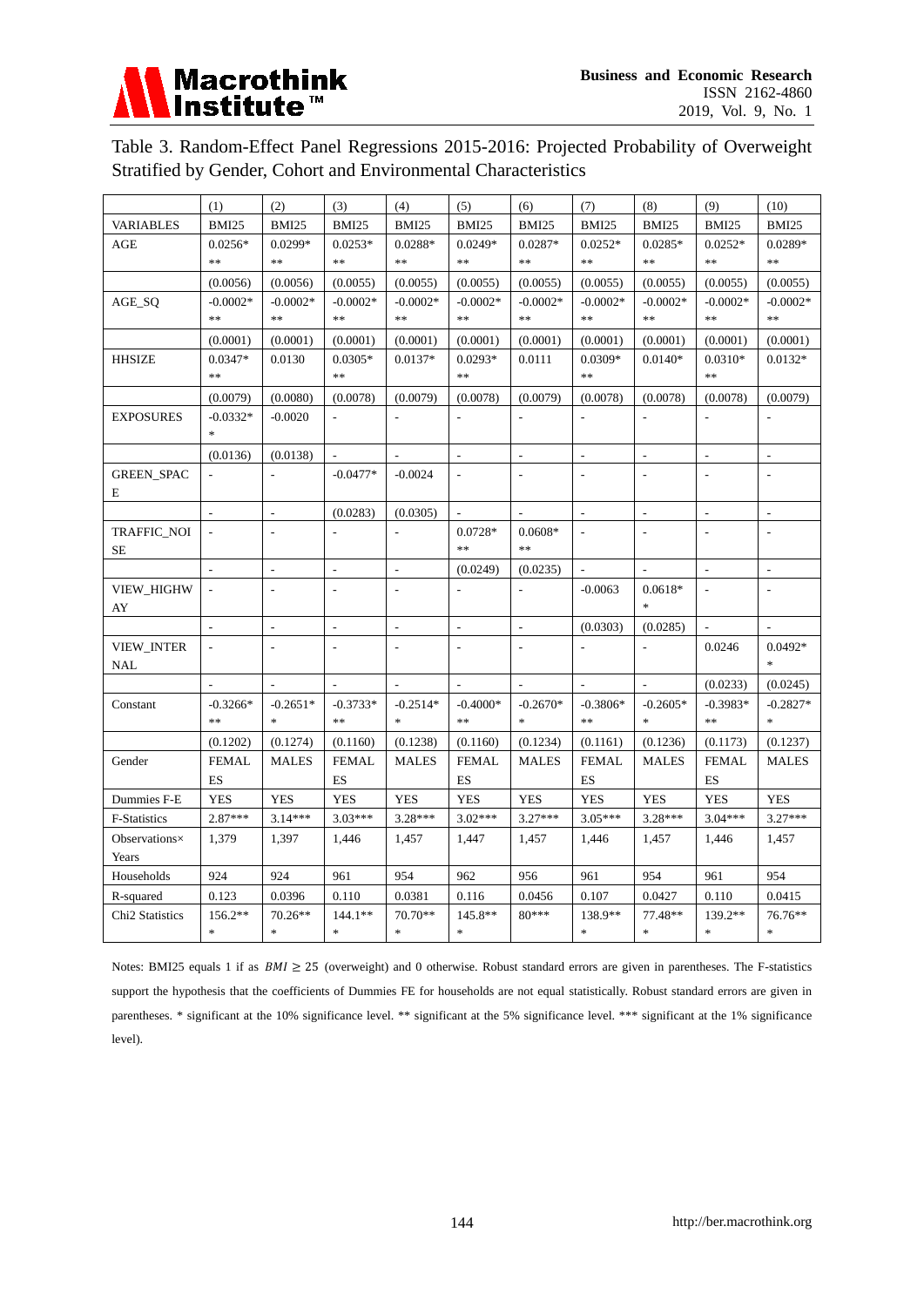



Figure 3. Projected Probability of Overweight Stratified by Gender, Cohort and Environmental Characteristics

Notes: All the graph are based on the regression outcomes from Table 3. The three left (right) graphs refer to women (men). The vertical axis is projected probabilities of overweight defined as as BMI≥25. The horizontal axis is the age in years.

#### **4. Discussion**

The current study makes use of an extensive set of questions concerning the environmental characteristics of the housing unit asked within the framework of the 2015-2016 longitudinal survey conducted by the Israeli Central Bureau of Statistics. The survey also includes information regarding the weight, height, gender and age of each household member. The objective is to examine the impact of cohort, gender and environmental characteristics of the residential unit on overweight and obesity.

Results show that in the absence (presence) of negative (positive) environmental characteristics of the residential unit, projected BMI and probability of overweight *rise* (*drop*) significantly. Our findings supports those of Bodin *et al.,* (2015) who found a reduction in the level of reported sleeping annoyance in housing units with a quiet side than those having at least at least one window facing a yard, garden or green space.

With the exception of traffic noise, the findings further indicate gender differences with respect to the former variables, namely, exposures and green space, and latter variables, namely, a view of a highway and an internal road.

The prominent public policy reprecussion is that a reduction in traffic noise, may improve residents' health, as they lead to a decrease in the prbability of overweight for both genders. Given that obesity and overweight have become such a pervasive risk factor for global mortality responsible for an estimated 3.2-5.0 million deaths annually (Sallis *et al.*, 2016; World Health Organization report, 2018), this improvement should not be underestimated. A further implication includes the significant impact of positive characteristics (number of exposures and a view of a green space from the apartments largest window) on the probabity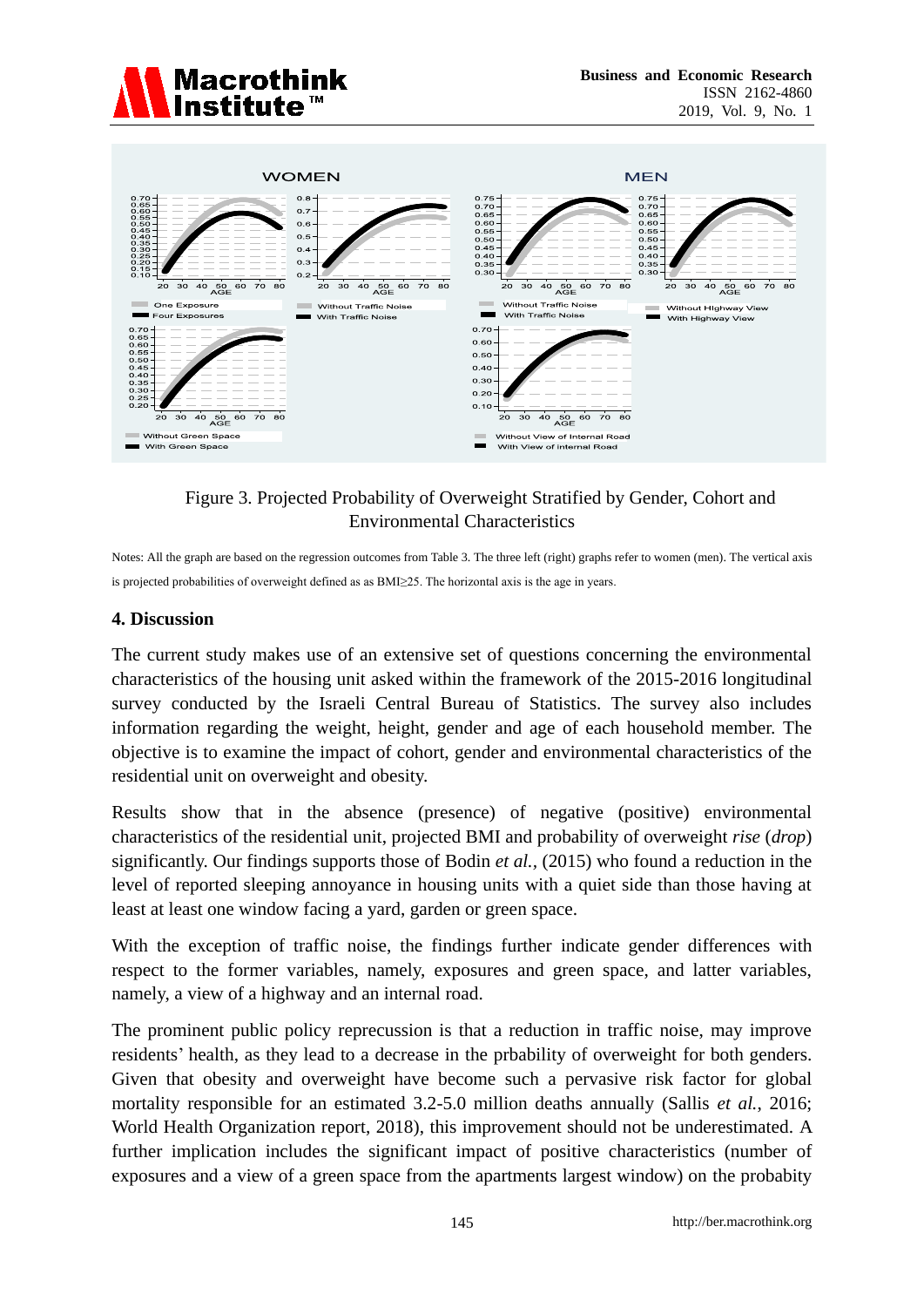

of overweight among women.

## **Acknowledgements**

The authors are grateful to Israel Social Sciences Data Center (ISDC), the Hebrew University of Jerusalem for provision of project data and to Yifat Arbel and Miri Kerner for helpful comments.

## **References**

Acemouglo, D., & Joshua, A. (1999). How Large are the Social Returns to Education? Evidence from Compulsory Schooling Law. *NBER, Working Paper 7444*, 1-45. [Online] Available: http://www.nber.org/papers/w7444

Adachi-Mejia, A. M., Lee, C., Lee, C., Carlos, H. A., Saelens, B. E., Berke, E. M., & Doescher, M. P. (2017). Geographic variation in the relationship between body mass index and the built environment. *Preventive Medicine, 100*, 33-40. https://doi-org.elib.openu.ac.il/10.1016/j.ypmed.2017.03.018

Arbel, Y., Fialkoff, C., & Amichai, K. (2018). What is the optimal housing choice for a minimal BMI? *Economics Bulletin, 38*(3), 1313-1337.

Bodin, T., Björk, J., Ardö, J., & Albin, M. (2015). Annoyance, Sleep and Concentration Problems Due to Combined Traffic Noise and the Benefit of Quiet Side. *International Journal of Environmental Research and Public Health, 12*, 1612-28. https://doi-org.elib.openu.ac.il/10.3390/ijerph120201612

Creatore, M. I., Glazier, R. H., Moineddin, R., Fazli, G. S., Johns, A., Gozdyra, P., … Gillian, L. B. (2016). Association of Neighborhood Walkability with Change in Overweight, Obesity, and Diabetes. *JAMA, 315*(20), 2211-2220. https://doi.org/10.1001/jama.2016.5898

Greene, W. H. (2012). *Econometric Analysis*, Seventh Edition. Pearson Education Limited.

Hemmingsen, G. J., Møller, P., Jantzen, K., Jonsson, A. G., Albin, M., Wierzbicka, A., Gudmundsson, A., Loft, S., & Rissler, J. (2015). Controlled Exposure to Diesel Exhaust and Traffic Noise-Effects on Oxidative Stress and Activation in Mononuclear Blood Cells. *Mutation Research, 775*, 66-71.

https://doi-org.elib.openu.ac.il/10.1016/j.mrfmmm.2015.03.009

Israeli Central Bureau of Statistics (CBS), (2016). *Statistical Abstract of Israel*.

Johnston, J., & John, D. (1997). *Econometric Methods*, Fourth Edition. McGraw-Hill International Edition.

OECD/EU, Health at a Glance: Europe (2016). *State of Health in the EU Cycle*, OECD Publishing, Paris. http://dx.doi.org/10.1787/9789264265592-en

O'Sullivan, A. (2012). *Urban Economics*, Eight Edition. McGraw Hills International Edition.

Qin, X. Z., & Jay, P. (2016). The Medical Cost Attributable to Obesity and Overweight in